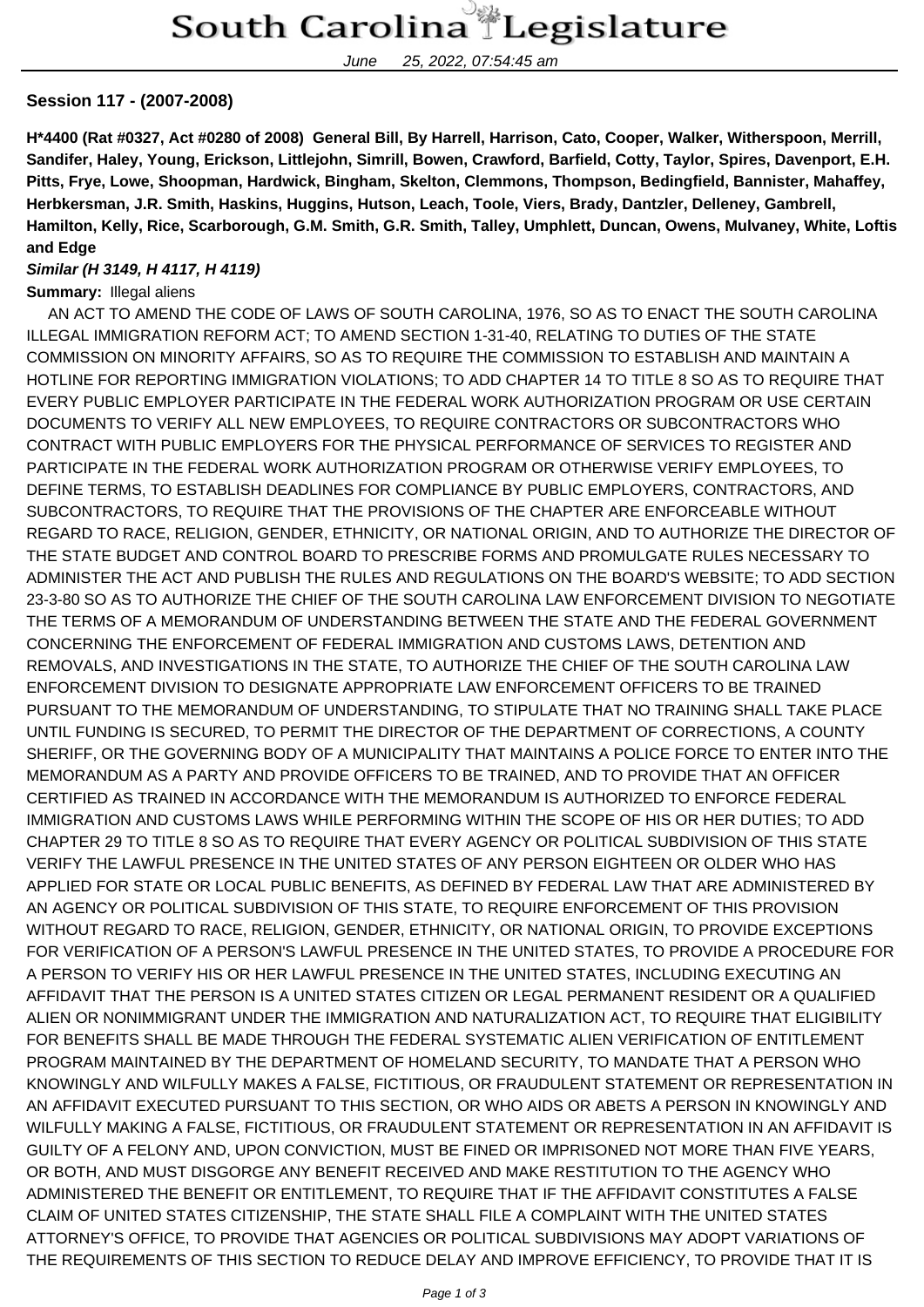## South Carolina Legislature

June 25, 2022, 07:54:45 am

UNLAWFUL FOR A STATE AGENCY OR POLITICAL SUBDIVISION TO PROVIDE BENEFITS IN VIOLATION OF THIS SECTION, AND TO REQUIRE THAT ALL ERRORS AND DELAYS EXPERIENCED BY AGENCIES OR POLITICAL SUBDIVISIONS IN THE SYSTEMATIC ALIEN VERIFICATION OF ENTITLEMENT PROGRAM BE REPORTED TO THE DEPARTMENT OF HOMELAND SECURITY; TO ADD CHAPTER 30 TO TITLE 8 SO AS TO ESTABLISH A DATABASE AND HOTLINE FOR REPORTING ALLEGATIONS OF VIOLATIONS OF ANY LAW BY A NONRESIDENT; TO ADD SECTION 12-6-1175 SO AS TO PROHIBIT WAGES OR REMUNERATION FOR LABOR SERVICES PAID TO AN INDIVIDUAL OF SIX HUNDRED DOLLARS OR MORE EACH YEAR FROM BEING CLAIMED AS A DEDUCTIBLE BUSINESS EXPENSE FOR STATE INCOME TAX PURPOSES UNLESS THE INDIVIDUAL IS AN AUTHORIZED EMPLOYEE, TO PROVIDE FOR EXEMPTIONS, AND TO REQUIRE THE DIRECTOR OF THE DEPARTMENT OF REVENUE TO PRESCRIBE FORMS AND PROMULGATE REGULATIONS TO EFFECTUATE THIS SECTION AND TO SEND WRITTEN NOTICE OF THIS PROVISION TO ALL EMPLOYERS IN THIS STATE; TO ADD SECTION 12-8-595 SO AS TO REQUIRE TAX WITHHOLDING AGENTS FOR EMPLOYERS TO WITHHOLD STATE INCOME TAX AT THE RATE OF SEVEN PERCENT OF THE AMOUNT OF COMPENSATION PAID TO AN INDIVIDUAL IF THE INDIVIDUAL HAS FAILED TO PRODUCE A TAXPAYER IDENTIFICATION NUMBER, OR A CORRECT TAXPAYER IDENTIFICATION NUMBER, OR PRODUCED A TAXPAYER IDENTIFICATION NUMBER ISSUED FOR NONRESIDENTS, TO PROVIDE THAT WITHHOLDING AGENTS WHO FAIL TO FOLLOW THE PROVISIONS OF THIS SECTION ARE LIABLE FOR THE TAX, TO PROVIDE EXCEPTIONS FROM LIABILITY FOR WITHHOLDING AGENTS IF THE EMPLOYEE PROVIDES A FACIALLY CORRECT TAXPAYER IDENTIFICATION NUMBER THAT THE WITHHOLDING AGENT DOES NOT KNOW WAS FALSE OR INCORRECT, AND TO REQUIRE THE DIRECTOR OF THE DEPARTMENT OF REVENUE SEND NOTICE OF THIS PROVISION TO ALL EMPLOYERS; TO ADD SECTION 16-9-460 SO AS SO MAKE IT A FELONY TO TRANSPORT, MOVE, OR ATTEMPT TO TRANSPORT WITHIN THE STATE A PERSON KNOWINGLY OR IN RECKLESS DISREGARD FOR THE FACT THAT THE PERSON IS NOT LEGALLY PRESENT IN THE UNITED STATES, OR TO CONCEAL, HARBOR, OR SHELTER FROM DETECTION A PERSON IN ANY PLACE KNOWINGLY OR IN RECKLESS DISREGARD OF THE FACT THAT THE PERSON IS NOT LEGALLY PRESENT IN THE UNITED STATES, PROVIDE PENALTIES FOR A CONVICTION FOR THAT CRIME, AND PROVIDE EXEMPTIONS; TO ADD SECTION 16-13-525 SO AS TO PROVIDE FOR DISGORGEMENT OF ILLEGALLY RECEIVED BENEFITS AND FOR PERSONAL LIABILITY FOR IDENTITY THEFT IN CONNECTION WITH UNLAWFUL PRESENCE IN THIS STATE; TO ADD SECTION 23-3-1100 SO AS TO REQUIRE THAT ALL JAILS OF THIS STATE OR ITS COUNTIES OR MUNICIPALITIES MAKE A REASONABLE EFFORT TO DETERMINE WHETHER A PERSON CHARGED WITH A FELONY OR DRIVING UNDER THE INFLUENCE IS LAWFULLY PRESENT IN THE UNITED STATES, TO MAKE THE VERIFICATION WITHIN SEVENTY-TWO HOURS OF CONFINEMENT, TO NOTIFY THE DEPARTMENT OF HOMELAND SECURITY IF A PERSON IS NOT LAWFULLY IN THE UNITED STATES, AND TO REQUIRE THE STATE LAW ENFORCEMENT DIVISION TO PROMULGATE REGULATIONS TO COMPLY WITH THE PROVISIONS OF THIS SECTION; TO ADD SECTION 41-1-30 SO AS TO PROVIDE A CIVIL CAUSE OF ACTION TO A PERSON WHO IS TERMINATED BY AN EMPLOYER IF THE PURPOSE FOR DISCHARGE WAS TO REPLACE THE WORKER WITH ANOTHER PERSON WHOM THE EMPLOYER KNEW OR SHOULD HAVE KNOWN WAS NOT LAWFULLY ADMITTED TO THE UNITED STATES OR NOT AUTHORIZED TO WORK IN THE UNITED STATES, AND PROVIDE EXEMPTIONS; TO ADD CHAPTER 83 TO TITLE 40 SO AS TO ADD THE "REGISTRATION OF IMMIGRATION SERVICE ACT" TO REQUIRE ALL IMMIGRATION ASSISTANCE SERVICES TO OBTAIN A BUSINESS LICENSE FROM THE SOUTH CAROLINA DEPARTMENT OF LABOR, LICENSING AND REGULATION, PROVIDE DEFINITIONS, LIST THE SERVICES THAT IMMIGRATION ASSISTANCE SERVICES MAY PROVIDE, PROHIBIT IMMIGRATION SERVICES FROM ACCEPTING PAYMENT IN EXCHANGE FOR PROVIDING LEGAL ADVICE, REFUSING TO RETURN DOCUMENTS SUPPLIED BY, PREPARED FOR, OR PAID FOR BY A CUSTOMER, REPRESENTING OR ADVERTISING, IN CONNECTION WITH PROVIDING IMMIGRATION ASSISTANCE SERVICES, CERTAIN TITLES TO INCLUDE "NOTARY PUBLIC", OR "IMMIGRATION CONSULTANT", OR PROVIDING LEGAL ADVICE, OR MAKING ANY MISREPRESENTATION OR FALSE STATEMENT TO INFLUENCE, PERSUADE, OR INDUCE PATRONAGE, PROVIDE FOR CIVIL AND CRIMINAL PENALTIES FOR VIOLATIONS, AND REQUIRE THE DIRECTOR OF THE DEPARTMENT OF LABOR, LICENSING AND REGULATION TO PROMULGATE RULES TO EFFECTUATE THIS SUBSECTION; TO AMEND SECTION 14-7-1630, AS AMENDED, RELATING TO STATE GRAND JURY JURISDICTION, SO AS TO INCLUDE CASES INVOLVING ILLEGAL ACTS IN FURTHERANCE OF UNLAWFUL PRESENCE IN THE STATE; TO ADD SECTION 16-23-530 SO AS TO MAKE IT UNLAWFUL FOR ONE UNLAWFULLY PRESENT TO POSSESS OR TRANSFER A FIREARM; TO AMEND SECTION 17-15-30, AS AMENDED, RELATING TO CONDITIONS FOR GRANTING RELEASE, SO AS TO INCLUDE CONSIDERATION BY THE COURT OF UNLAWFUL PRESENCE IN THIS STATE WHEN GRANTING BOND; TO ADD SECTION 59-101-430 SO AS TO PROHIBIT A PERSON NOT LAWFULLY IN THIS STATE FROM ATTENDING, OR